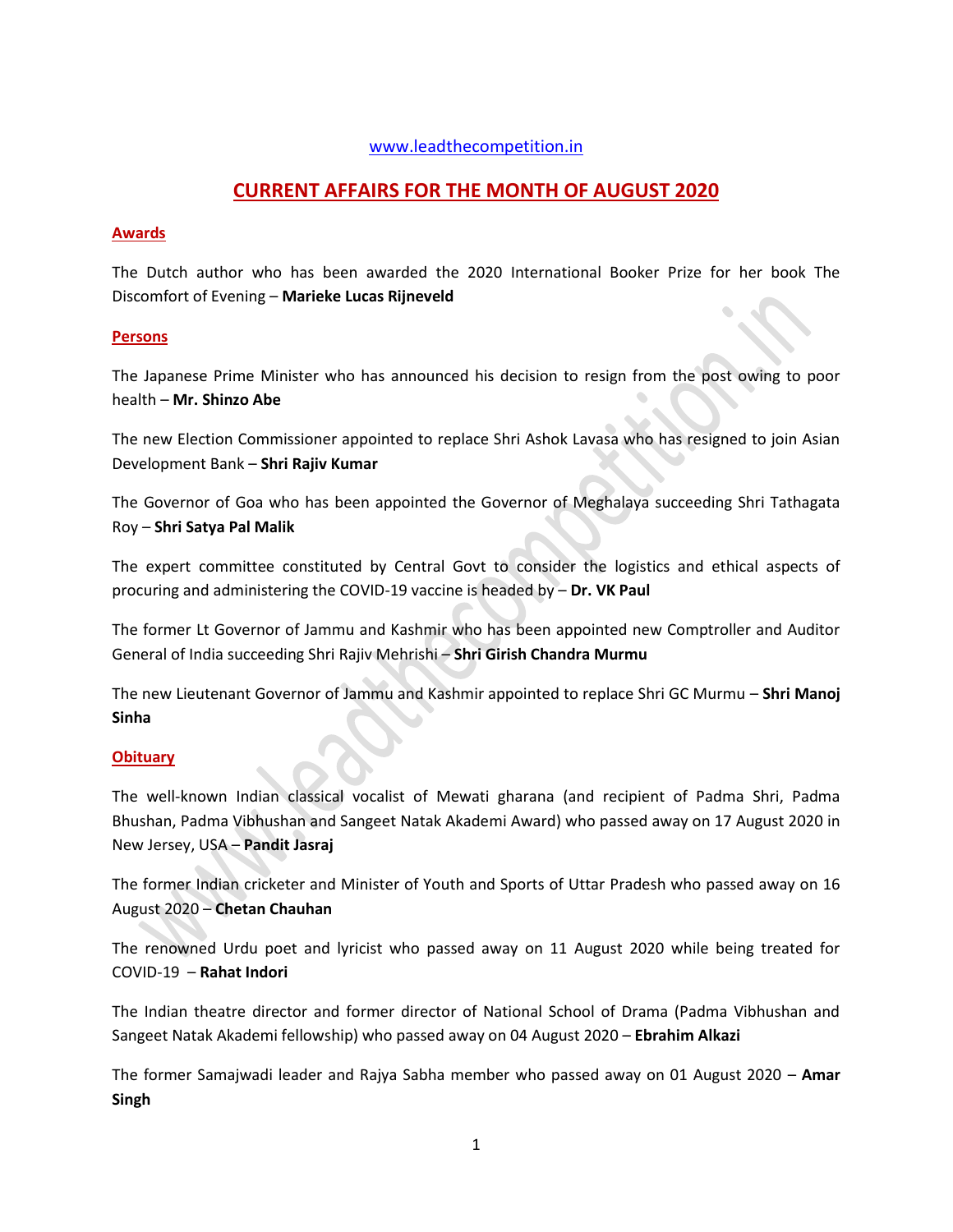#### **Places**

The place in West Bengal where the world's largest solar tree developed by CSIR-CMERI has been installed with a capacity of 11.5 kWp – **Durgapur**

The city from which submarine cable connectivity to Andaman and Nicobar Islands was launched by the PM Shri Narendra Modi – **Chennai**

The two villages in Odisha which have been declared as Tsunami Ready by Intergovernmental Oceanographic Commission of UNESCO – **Venkatraipur (Ganjam) and Noliasahi (Jagatsinghpur)**

The station in Maharashtra from where India's first Kisan Special Parcel Train or Kisan Rail was flagged off with its destination as Danapur in Bihar – **Devlali**

The place in Kerala where a plane of Air India Express crashed resulting in death of several people – **Kozhikode** 

The city of Lebanon in which a blast of 2750 tons of ammonium nitrate killed over a 100 people and rendered 3 lakh homeless – **Beirut**

The place in Himachal Pradesh where the foundation stone of Indian Institute of Management was laid by Union Education Minister Shri Ramesh Pokhriyal 'Nishank' through online mode – **Sirmaur**

#### **Sports**

The England cricketer who has become the first fast bowler to take 600 test wickets (and the 4th bowler after Muttiah Muralitharan, Shane Warne and Anil Kumble – **James Anderson**

#### **Space**

The new optical remote-sensing satellite launched by China from its Jiuquan Satellite Launch Centre by a Long March-2D carrier rocket is named – **Gaofen-9 05** 

The rover launched by NASA on 30 July 2020 to seek signs of ancient life and collect rock and soil samples on Mars from Cape Canaveral Air Force Station, Florida as a part of its Mars 2020 Mission is named – **Perseverance**

#### **Miscellaneous**

The disease from which Africa has been declared free by WHO since no incidence of it has occurred in the last 4 years – **Polio**

The date upto which the validity of Fitness, Permit, License, Registration or any other concerned documents under Motor Vehicles Act and Central Motor Vehicle rules – **31 Dec 2020**

The mobile app launched by Google for job seekers in India is named – **Kormo Jobs**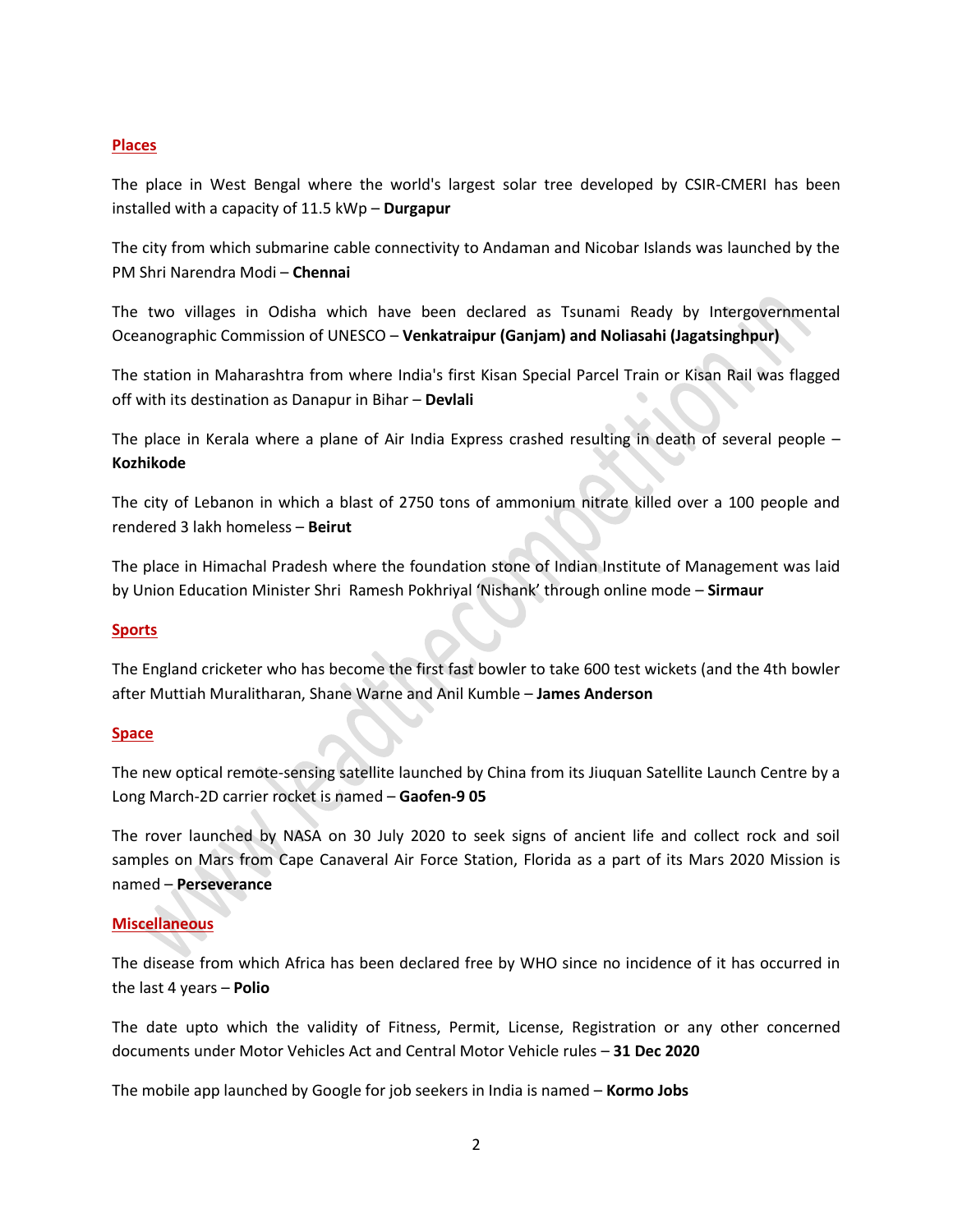The COVID-19 vaccine developed by Gamaleya Research Institute and Russian Defence Ministry and launched by the Russian President Vladimir Putin is named – **Sputnik V**

The nuclear power plant in Abu Dhabi which became operational on 01 August making UAE the first Arab country to use nuclear power – **Barakah Nuclear Power Plant**

The theme of World Breastfeeding Week observed from 01 to 07 August 2020 – **Support Breastfeeding for a Healthier Planet**

## **National Sports Awards 2020**

## **RAJIV GANDHI KHEL RATNA AWARD**

| #  | <b>Name</b>       | <b>Disclipine</b>   |  |  |
|----|-------------------|---------------------|--|--|
| 1. | Shri Rohit Sharma | Cricket             |  |  |
| 2. | Shri Mariyappan T | Para Athletics      |  |  |
| 3. | Ms Manika Batra   | <b>Table Tennis</b> |  |  |
| 4. | Ms Vinesh Phogat  | Wrestling           |  |  |
| 5. | Ms Rani Rampal    | Hockey              |  |  |

## **DRONACHARYA AWARD**

| <b>LIFETIME CATEGORY</b> |                          |                   | <b>REGULAR CATEGORY</b> |                           |                |  |
|--------------------------|--------------------------|-------------------|-------------------------|---------------------------|----------------|--|
| #                        | Name                     | Disclipine        | #                       | Name                      | Disclipine     |  |
| 1.                       | Shri Dharmendra Tiwary   | Archery           | 1.                      | Shri Jude Felix Sebastian | Hockey         |  |
| 2.                       | Shri Purushotham Rai     | <b>Athletics</b>  | 2.                      | Shri Yogesh Malviya       | Mallakhamb     |  |
| 3.                       | Shri Shiv Singh          | <b>Boxing</b>     | 3.                      | Shri Jaspal Rana          | Shooting       |  |
| 4.                       | Shri Romesh Pathania     | Hockey            | 4.                      | Shri Kuldeep Kumar Handoo | Wushu          |  |
| 5.                       | Shri Krishan Kumar Hooda | Kabaddi           | 5.                      | Shri Gaurav Khanna        | Para Badminton |  |
| 6.                       | Shri Naresh Kumar        | Tennis            |                         |                           |                |  |
| 7.                       | Shri Om Parkash Dahiya   | Wrestling         |                         |                           |                |  |
| 8.                       | Shri Vijay Bhalchandra   | Para Powerlifting |                         |                           |                |  |
|                          | Munishwar                |                   |                         |                           |                |  |

## **ARJUNA AWARD**

| #  | <b>Name and Disclipine</b>                   | #   | <b>Name and Disclipine</b>                |
|----|----------------------------------------------|-----|-------------------------------------------|
| 1. | Shri Atanu Das (Archery)                     | 15. | Shri Deepak (Kabaddi)                     |
| 2. | Ms Dutee Chand (Athletics)                   | 16. | Shri Kale Sarika Sudhakar(Kho Kho)        |
| 3. | Shri Satwik Sairaj Rankireddy (Badminton)    | 17. | Shri Dattu Baban Bhokanal (Rowing)        |
| 4. | Shri Chirag Chandrasekhar Shetty (Badminton) | 18. | Ms. Manu Bhaker (Shooting)                |
| 5. | Shri Vishesh Bhriguvanshi (Basketball)       | 19. | Shri Saurabh Chaudhary (Shooting)         |
| 6. | Subedar Manish Kaushik (Boxing)              | 20. | Ms. Madhurika Suhas Patkar (Table Tennis) |
| 7. | Ms Lovlina Borgohain (Boxing)                | 21. | Shri Divij Sharan (Tennis)                |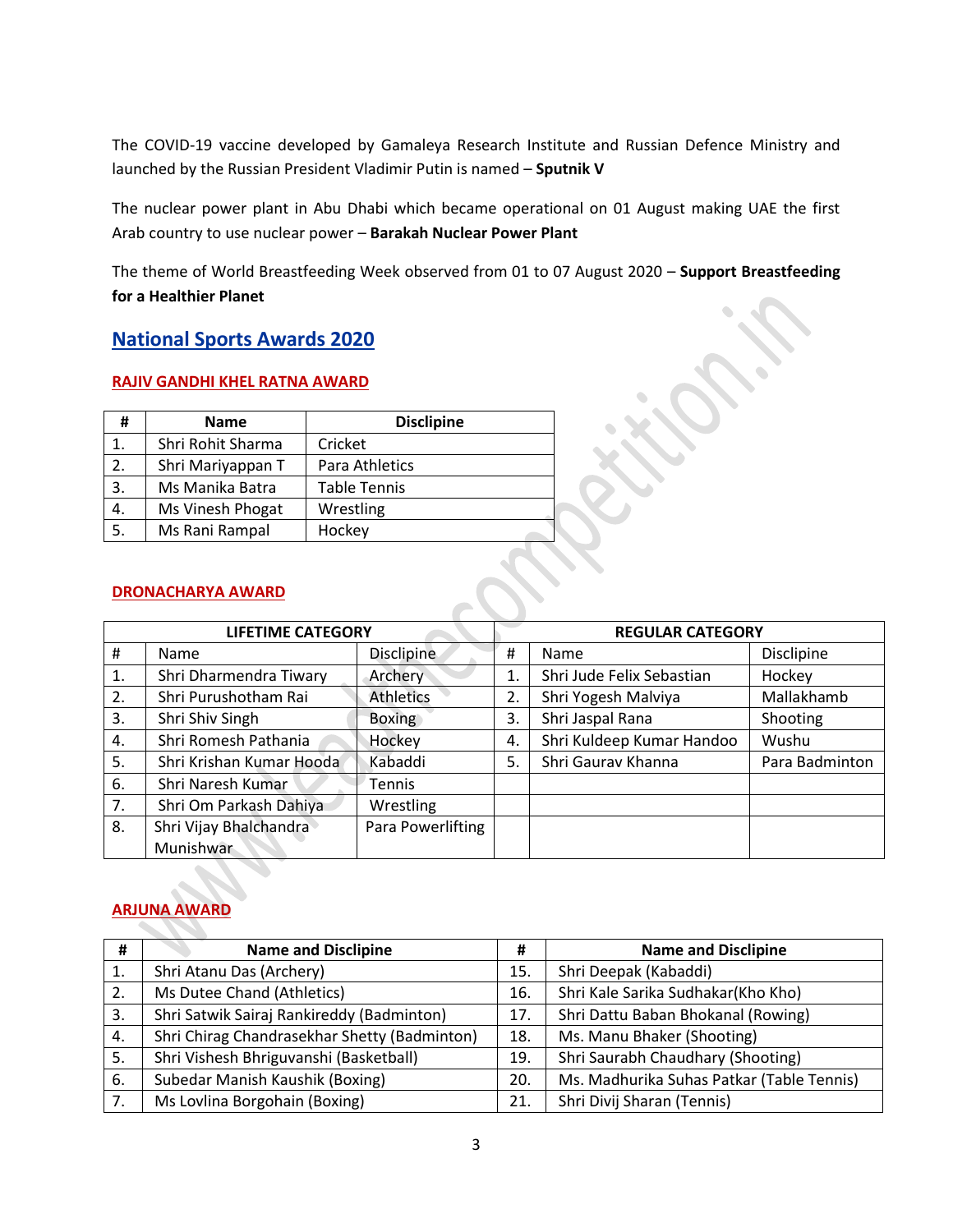| 8.  | Shri Ishant Sharma (Cricket)        | 22. | Shri Shiva Keshavan (Winter Sports)        |
|-----|-------------------------------------|-----|--------------------------------------------|
| 9.  | Ms Deepti Sharma (Cricket)          | 23. | Ms Divya Kakran (Wrestling)                |
| 10. | Shri Sawant Ajay Anant (Equestrian) | 24. | Shri Rahul Aware (Wrestling)               |
| 11. | Shri Sandesh Jhingan (Football)     | 25. | Shri Suyash Narayan Jadhav (Para Swimming) |
| 12. | Ms Aditi Ashok (Golf)               | 26. | Shri Sandeep (Para Athletics)              |
| 13. | Shri Akashdeep Singh (Hockey)       | 27. | Shri Manish Narwal (Para Shooting)         |
| 14. | Ms. Deepika (Hockey)                |     |                                            |

## **DHYAN CHAND AWARD**

| #  | <b>Name &amp; Disclipine</b>                | #   | <b>Name &amp; Disclipine</b>               |
|----|---------------------------------------------|-----|--------------------------------------------|
| 1. | Shri Kuldip Singh Bhullar (Athletics)       | 9.  | Shri Manpreet Singh (Kabaddi)              |
| 2. | Ms Jincy Philips (Athletics)                | 10. | Shri J. Ranjith Kumar (Para Athletics)     |
| 3. | Shri Pradeep Shrikrishna Gandhe (Badminton) | 11. | Shri Satya Prakash Tiwari (Para Badminton) |
| 4. | Ms Trupti Murgunde (Badminton)              | 12. | Shri Manjeet Singh (Rowing)                |
| 5. | Ms N. Usha (Boxing)                         | 13. | Late Shri Sachin Nag (Swimming)            |
| 6. | Shri Lakha Singh (Boxing)                   | 14. | Shri Nandan P Bal (Tennis)                 |
| 7. | Shri Sukhvinder Singh Sandhu (Football)     | 15. | Shri Netarpal Hooda (Wrestling)            |
| 8. | Shri Ajit Singh (Hockey)                    |     |                                            |
|    |                                             |     |                                            |

 $\mathcal{L}_{\mathcal{A}}$ 

## **TENZING NORGAY NATIONAL ADVENTURE AWARD 2019**

| #  | <b>Name</b>            | <b>Disclipine</b>      |
|----|------------------------|------------------------|
| 1. | Ms Anita Devi          | <b>Land Adventure</b>  |
| 2. | Col Sarfraz Singh      | <b>Land Adventure</b>  |
| 3. | Shri Taka Tamut        | <b>Land Adventure</b>  |
| 4. | Shri Narender Singh    | Land Adventure         |
| 5. | Shri Keval Hiren Kakka | Land Adventure         |
| 6. | Shri Satendra Singh    | <b>Water Adventure</b> |
| 7. | Shri Gajanand Yadava   | Air Adventure          |
| 8. | Late Shri Magan Bissa  | Life Time Achievement  |

# **RASHTRIYA KHEL PROTSAHAN PURUSKAR**

| #  | Category                                                 | <b>Entity</b>                     |
|----|----------------------------------------------------------|-----------------------------------|
| 1. | Identification and Nurturing of Budding and Young Talent | 1. Lakshya Institute              |
|    |                                                          | 2. Army Sports Institute          |
| 2. | Encouragement to sports through Corporate Social         | Oil and Natural Gas Corporation   |
|    | Responsibility                                           | (ONGC) Ltd.                       |
| 3. | Employment of sportspersons and sports welfare measures  | Air Force Sports Control Board    |
| 4. | Sports for Development                                   | International Institute of Sports |
|    |                                                          | Management (IISM)                 |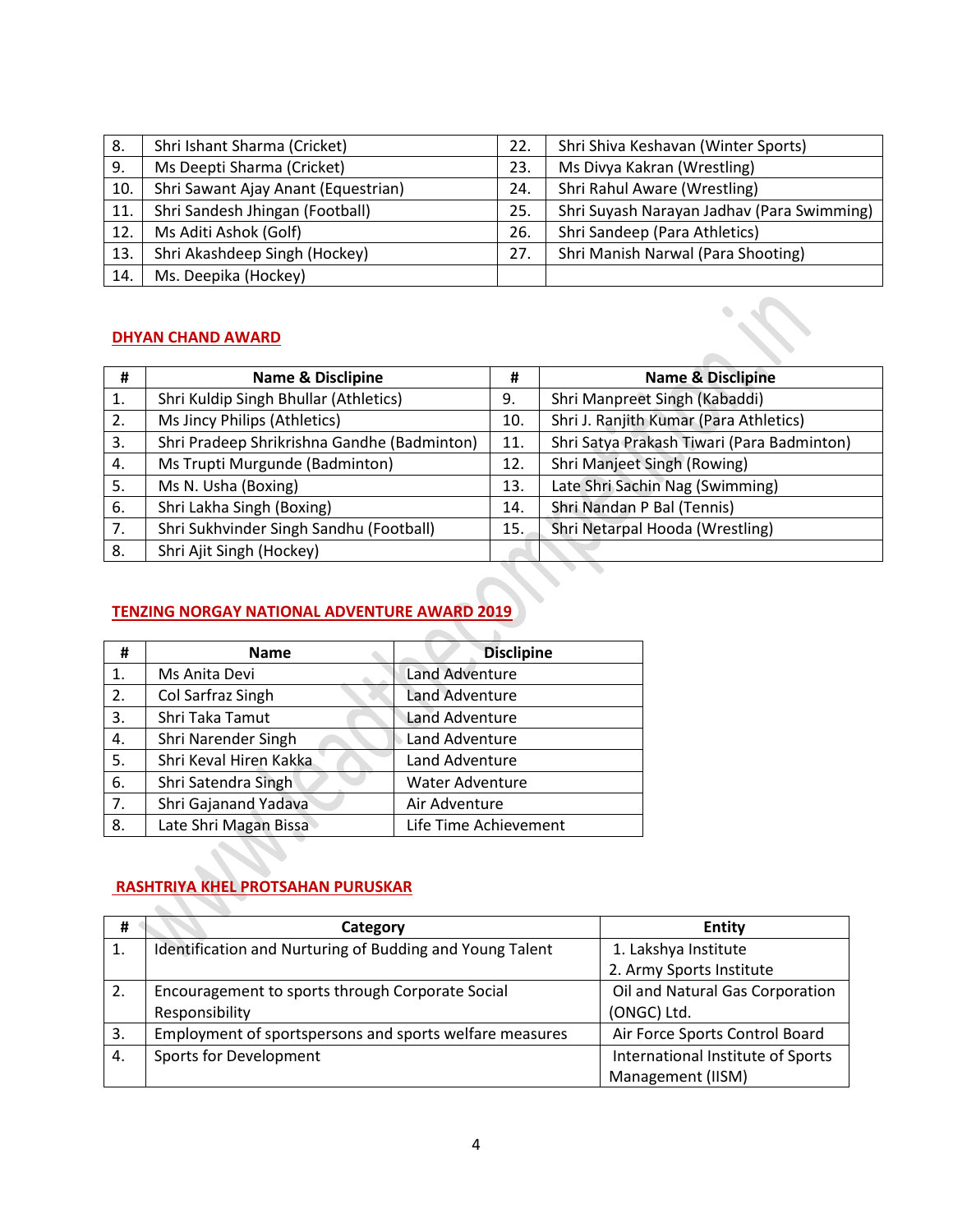## **MAULANA ABUL KALAM AZAD (MAKA) TROPHY** - **Panjab University**, Chandigarh

## **Important Days of August**

| International Day of the World's Indigenous Peoples: 09 August 2020            |
|--------------------------------------------------------------------------------|
| Designated by: United Nations General Assembly                                 |
| First observed: 1995                                                           |
| Theme: COVID-19 and indigenous people's resilience                             |
| International Youth Day: 12 August 2020                                        |
| Designated by: United Nations General Assembly                                 |
| First observed: 2000                                                           |
| Theme: Youth Engagement for Global Action                                      |
| World Elephant Day: 12 August 2020                                             |
| Designated by: Patricia Sims and Elephant Reintroduction Programme of Thailand |
| First observed: 2012                                                           |
| World Humanitarian Day: 19 August 2020                                         |
| Designated by: United Nations General Assembly                                 |
| First observed: 2009                                                           |
| Theme: #Real Life Heroes                                                       |
| <b>International Day against Nuclear Tests: 29 August 2020</b>                 |
| Designated by: United Nations General Assembly                                 |
| First observed: 2010                                                           |
| International Day of Victims of Enforced Disappearances: 30 August 2020        |
| Designated by: United Nations General Assembly                                 |
| First observed: 2011                                                           |

## **Shri Pranab Mukherjee**

## Born **11.12.1935**; Passed away: **31.08.2020**

President from **July 2012** to **July 2017**

## **Finance Minister**

From 1982 to 1984 under Smt Indira Gandhi and

From 2009 to 2012 under Dr. Manmohan Singh;

#### **Defence Minister**

From 2004 to 2006 under Dr. Manmohan Singh

## **External Affairs Minister**

From 2006 to 2009 under Dr. Manmohan Singh and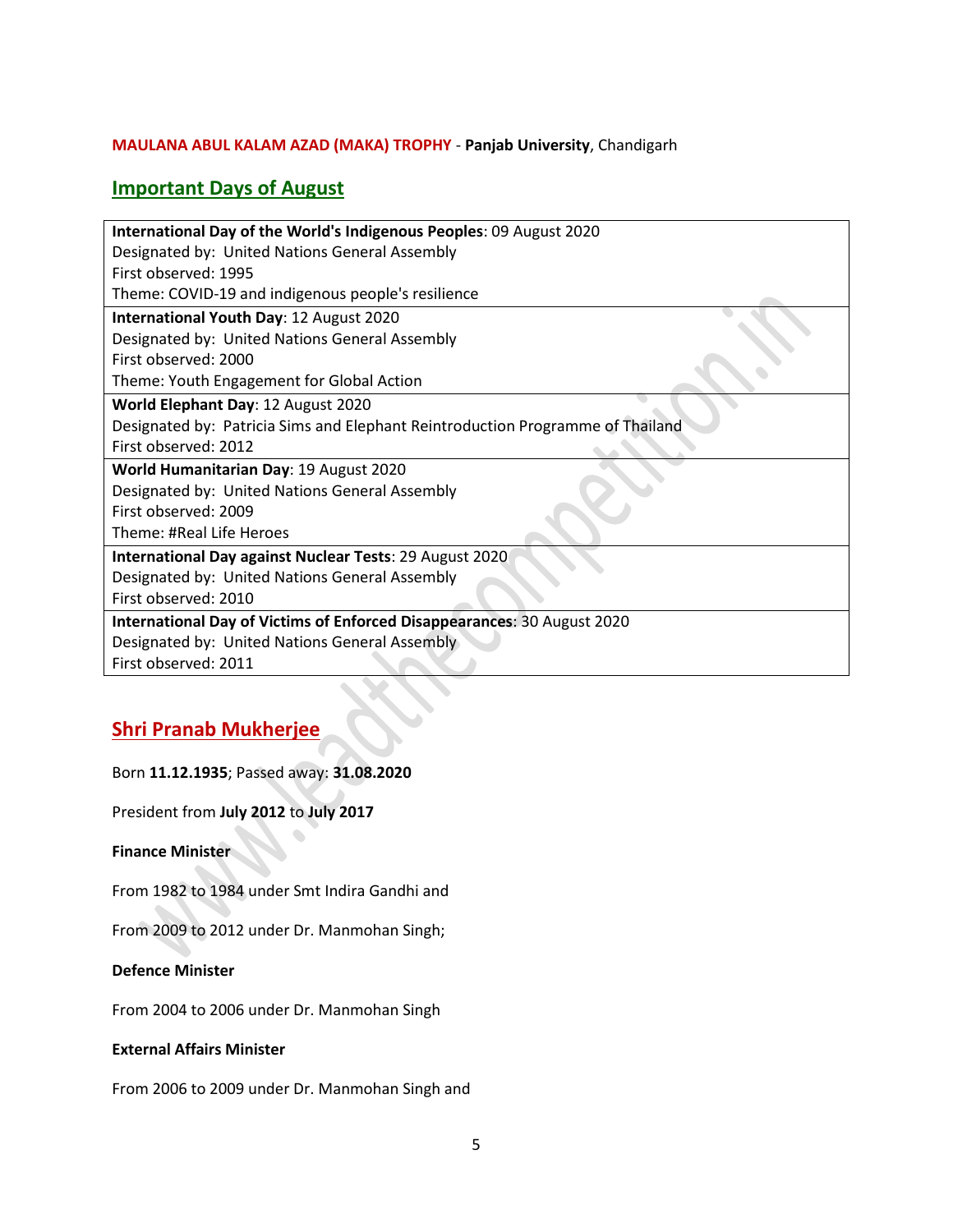From 1995 to 1996 under Shri PV Narsimha Rao

**Awards**: Padma Vibhushan (2008) and Bharat Ratna (2019).

Also awarded Bangladesh Muktijuddho Sanmanona in 2013 by Bangladesh

**Books written**: Thoughts and Reflections; The Dramatic Decade: The Indira Gandhi Years; The Turbulent Years: 1980–1996; The Coalition Years: 1996–2012.

## **ICC Hall of Fame**

International Cricket Council has inducted the following cricketers into its Hall of Fame

- 1. Jacques Kallis (South Africa)
- 2. Zaheer Abbas (Pakistan)
- 3. Lisa Sthalekar (Australia)

## **Setting up of National Recruitment Agency to conduct CET**

Union Cabinet has approved creation of National Recruitment Agency (NRA), a Multi-Agency Body to encompass the first level test by the Staff Selection Commission (SSC), the Railway Recruitment Boards (RRBs) and the Institute of Banking Service Personnel (IBPS).

CET: A computer based online Common Eligibility Test (CET) for the Graduate, the Higher Secondary (12thpass) and the Matriculate (10th Pass) candidates.

A common eligibility Test would enable these candidates to appear once and apply to any or all of these recruitment agencies for the higher level of examination. NRA will have representatives of Ministry of Railways, Ministry of Finance/Department of Financial Services, the SSC, RRB & IBPS.

Examination Centres: in every district of the country.

CET Score to be valid for three years, no bar on attempts. Also it would be available in a number of languages.

Financial Outlay: A sum of Rs. 1517.57 crore has been sanctioned for the National Recruitment Agency (NRA). The expenditure will be undertaken over a period of three years.

## **GI Tag - Products from Goa**

- 1. Harmal Chillies
- 2. Myndoli banana or Moira banana
- 3. Khaje, a festive sweet dish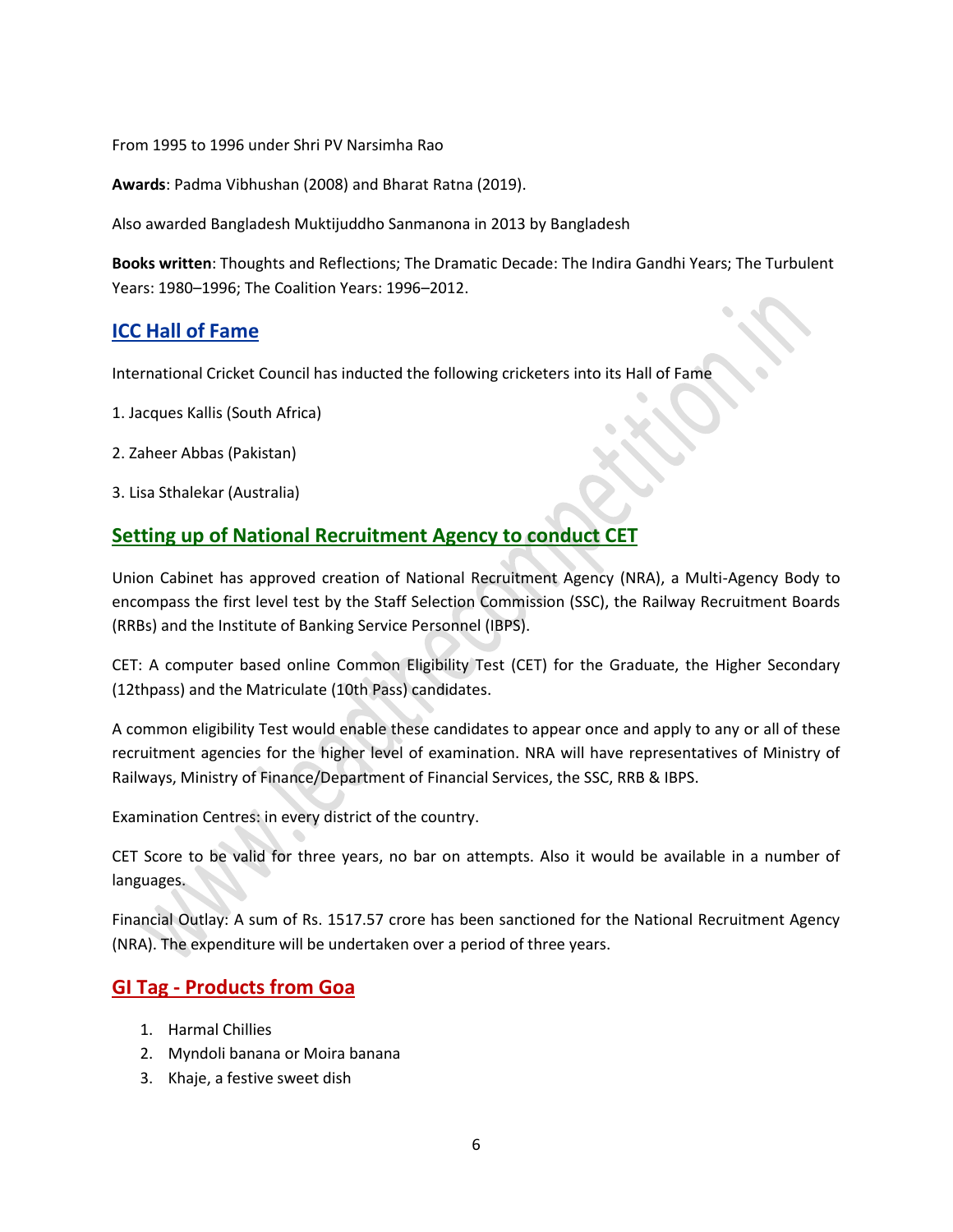# **Mahendra Singh Dhoni**

Announced retirement on 15 August 2020

| Format     | Debut country | Year | <b>Matches</b> | <b>Total Runs</b> |
|------------|---------------|------|----------------|-------------------|
| Test       | Sri Lanka     | 2005 | 90             | 4876              |
| <b>ODI</b> | Bangladesh    | 2004 | 350            | 12303             |
| T20I       | South Africa  | 2006 | 98             | 1617              |

**Awards**: Padma Shri (2009); Padma Bhushan (2018); Rajiv Gandhi Khel Ratna (2007-08)

- Dhoni is the most successful Indian Test captain with 27 Test wins, eclipsing Sourav Ganguly's record of 21.
- Fourth Indian to reach 10,000 ODI runs after Sachin Tendulkar, Sourav Ganguly & Rahul Dravid.
- Under his captaincy, India won the 2007 ICC World Twenty20, the 2010 and 2016 Asia Cups, the 2011 ICC Cricket World Cup and the 2013 ICC Champions Trophy.

## **Swachh Survekshan 2020**

## **Ranking of States**

|      | States > 100 ULBs | States < 100 ULBs |                    |  |
|------|-------------------|-------------------|--------------------|--|
| Rank | <b>State</b>      | Rank              | <b>State</b>       |  |
|      | Chhattisgarh      |                   | Jharkhand          |  |
|      | Maharashtra       |                   | Haryana            |  |
|      | Madhya Pradesh    | 3.                | <b>Uttarakhand</b> |  |

ULB: Urban Local Bodies

## **Ranking of Cities**

|      | Cities > 10 lakhs | Cities 1 to 10 lakhs |                  |  |
|------|-------------------|----------------------|------------------|--|
| Rank | City              | <b>Rank</b>          | Citv             |  |
|      | Indore            |                      | Ambikapur        |  |
|      | Surat             |                      | Mysuru           |  |
|      | Navi Mumbai       |                      | New Delhi (NDMC) |  |

# **Naval Innovation and Indigenisation Organisation (NIIO)**

**Launched by**: Raksha Mantri Shri Rajnath Singh through an online webinar.

**Role of NIIO**: The NIIO puts in place dedicated structures for the end users to interact with academia and industry towards fostering innovation and indigenisation for self-reliance in defence in keeping with the vision of Atmanirbhar Bharat.